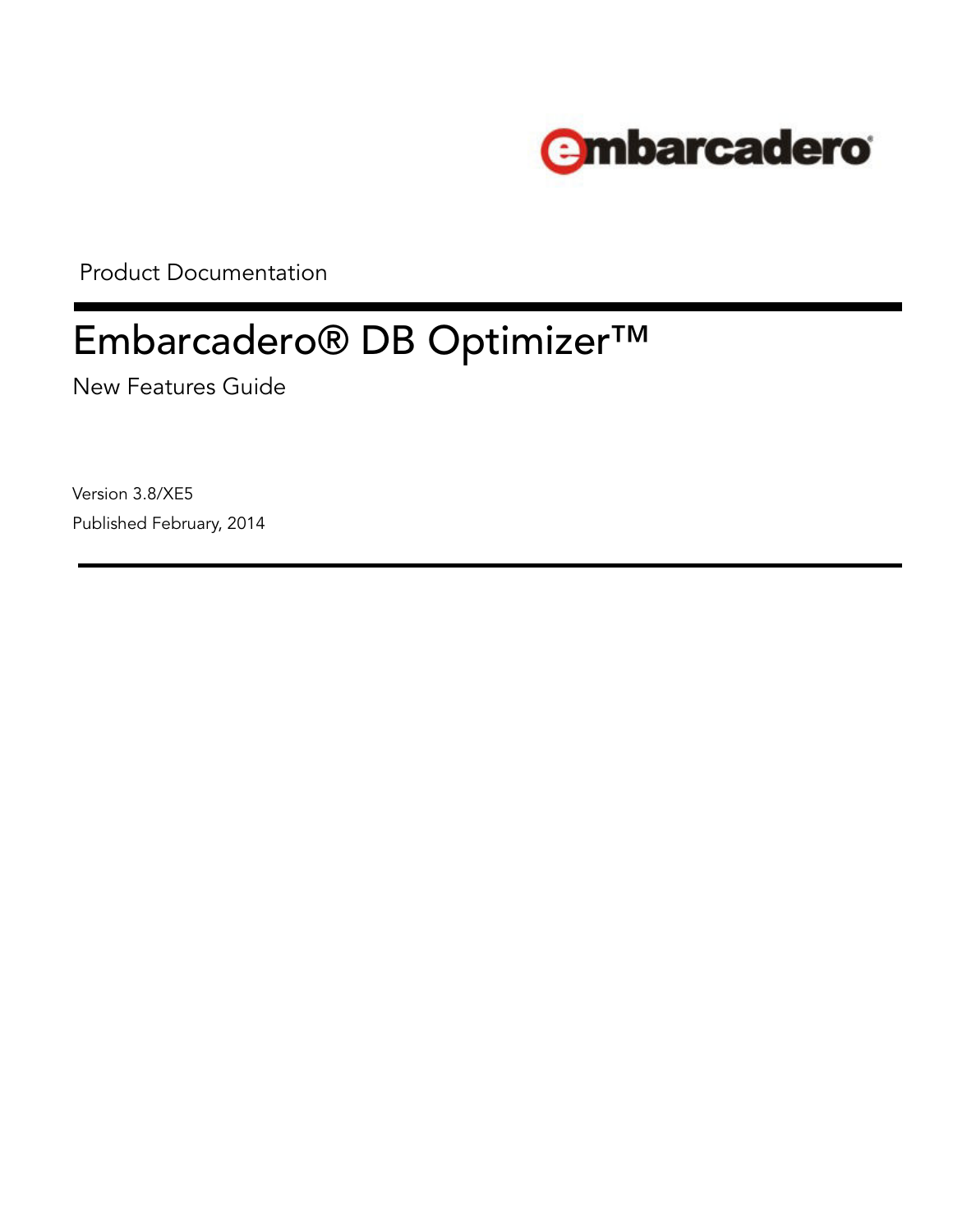© 2014 Embarcadero Technologies, Inc. Embarcadero, the Embarcadero Technologies logos, and all other Embarcadero Technologies product or service names are trademarks or registered trademarks of Embarcadero Technologies, Inc. All other trademarks are property of their respective owners.

This software/documentation contains proprietary information of Embarcadero Technologies, Inc.; it is provided under a license agreement containing restrictions on use and disclosure and is also protected by copyright law. Reverse engineering of the software is prohibited.

Embarcadero Technologies, Inc. is a leading provider of award-winning tools for application developers and database professionals so they can design systems right, build them faster and run them better, regardless of their platform or programming language. Ninety of the Fortune 100 and an active community of more than three million users worldwide rely on Embarcadero products to increase productivity, reduce costs, simplify change management and compliance, and accelerate innovation. Founded in 1993, Embarcadero is headquartered in San Francisco, with offices located around the world. To learn more, please visit h[ttp://www.embarcadero.com](http://www.embarcadero.com).

April 2, 2014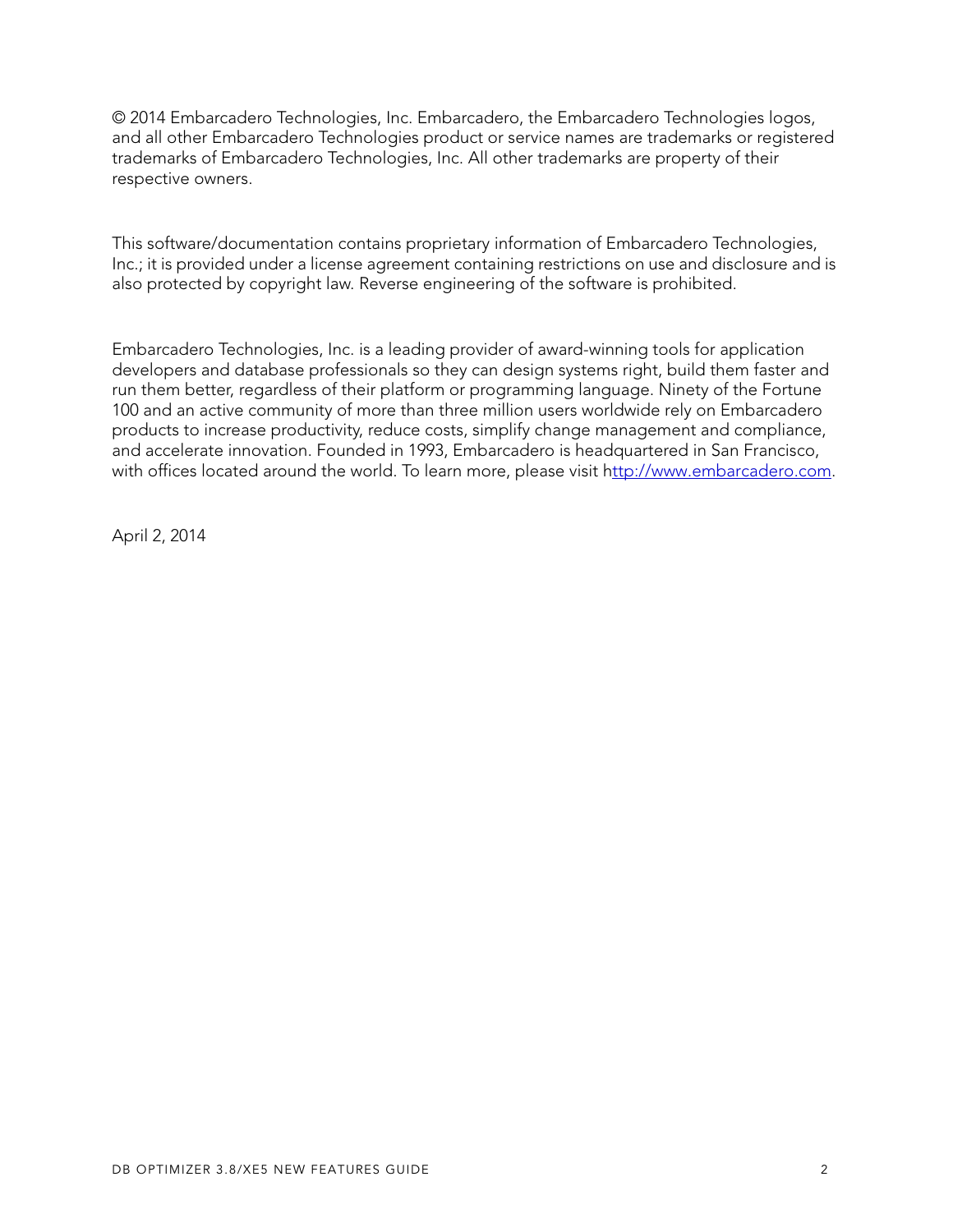## **Contents**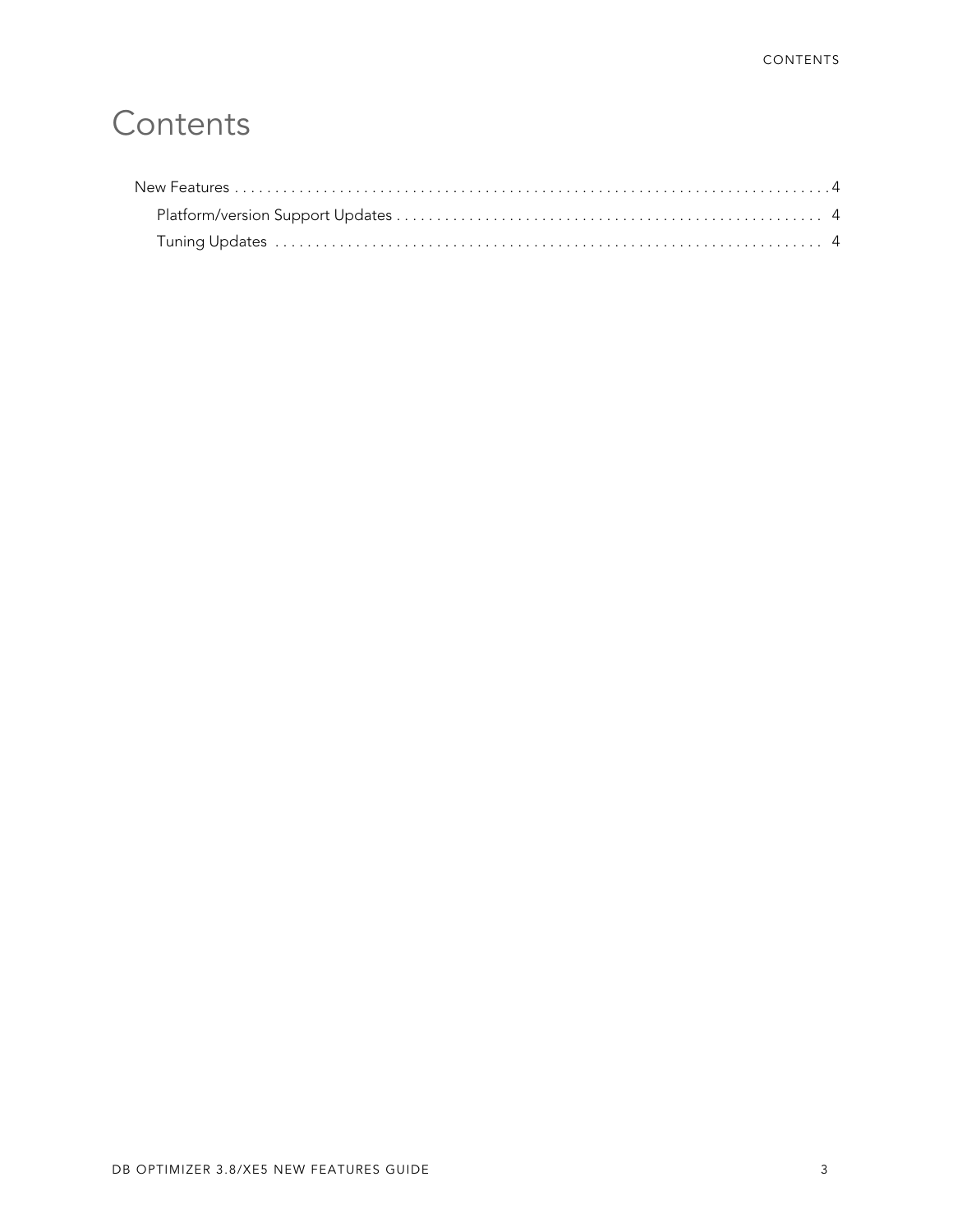### <span id="page-3-0"></span>NEW FEATURES

New features for this release fall into the following categories:

- [Platform/version Support Updates](#page-3-1)
- [Tuning Updates.](#page-3-2)

#### <span id="page-3-1"></span>PLATFORM/VERSION SUPPORT UPDATES

This release introduces execution, tuning, and profiling support for the following DBMS versions:

- Oracle 12c
- SOL Server 2012
- Sybase ASE 15.7.

### <span id="page-3-2"></span>TUNING UPDATES

The following topics describe SQL Tuner updates for this release.

#### **SQL Server Hints**

**SQL Server Hints** The following table lists the SQL Server hints, newly available for this release:

| Hint                                  | Description                                                                                                     |
|---------------------------------------|-----------------------------------------------------------------------------------------------------------------|
| IGNORE NONCLUSTERED COLUMNSTORE INDEX | Lets you disable use of a nonclustered xVelocity<br>memory optimized columnstore index.                         |
| SPATIAL WINDOW MAX CELLS              | Specifies the maximum number (1 - 8192) of cells to<br>use when tessellating a geometry or geography<br>object. |

DB Optimizer no longer provides support for the **FASTFIRSTROW** hint.

**Oracle 12c Hints** The following table lists the Oracle 12c hints, newly available for this release:

| Hint                               | Description                                                                                                                  |
|------------------------------------|------------------------------------------------------------------------------------------------------------------------------|
| <b>GATHER OPTIMIZER STATISTICS</b> | Instructs the optimizer to enable statistics gathering during CREATE<br>TABLE AS SELECT and INSERT INTO  SELECT bulk loads.  |
| NO_GATHER_OPTIMIZER_STATISTICS     | Instructs the optimizer to disable statistics gathering during CREATE<br>TABLE AS SELECT and INSERT INTO  SELECT bulk loads. |
| NO PQ CONCURRENT UNION             | Instructs the optimizer to disable concurrent processing of UNION and<br>UNION ALL operations.                               |